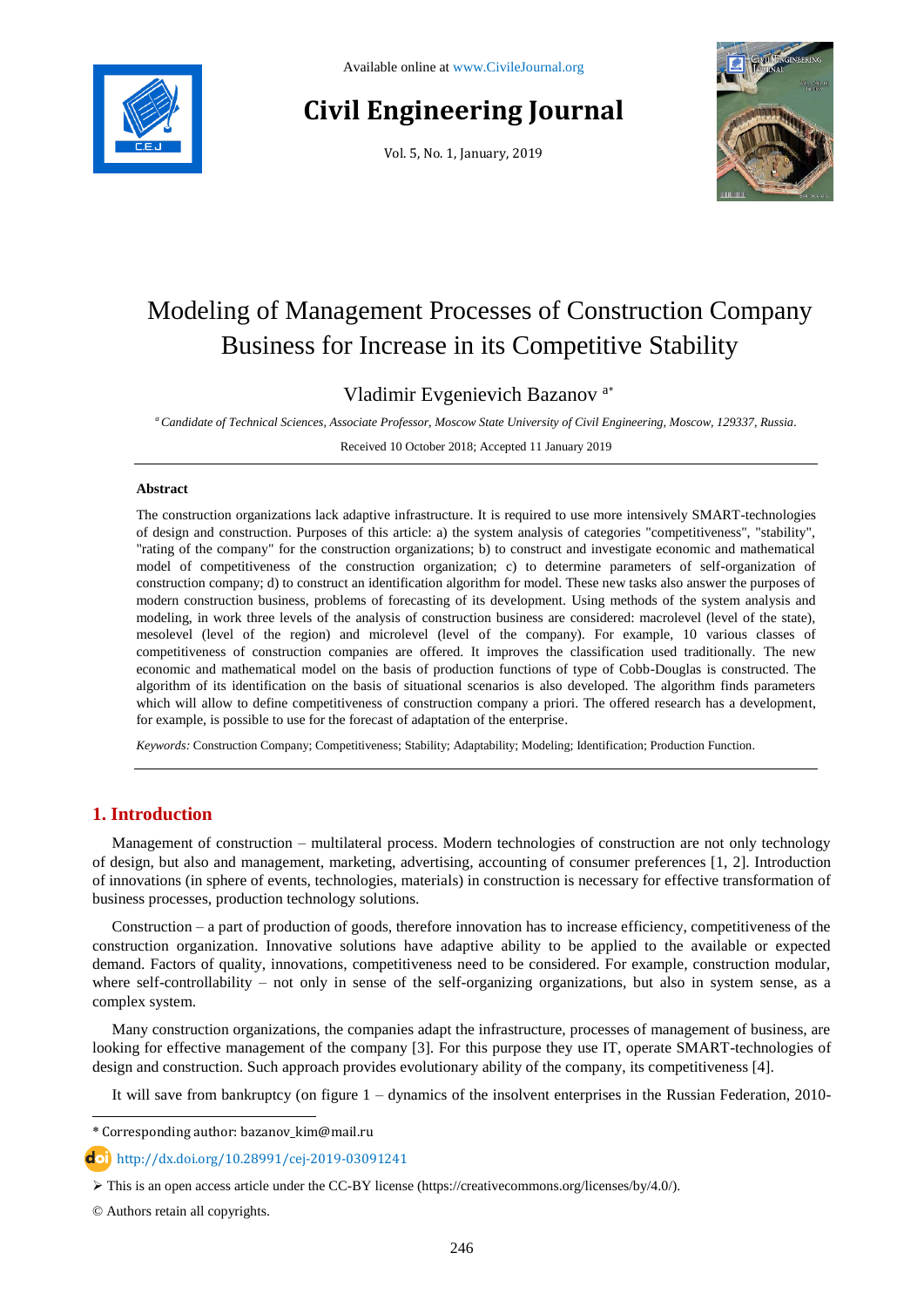#### 2017).



**Figure 1. Number of the bankrupt companies in Russia (2010-2017)**

There are a deepening and expansion of the market relations between contractors, clients, consumers, construction, architecture, bank, insurance, the companies of control.

# **2. Category "Competitiveness" and Its Levels for the Construction Organization**

The category "competitiveness" in relation to the construction organization in scientific and practical literature (for example, [5-7]) takes into account rating and taxonomy of the companies. The objective rating of the construction organization is based on index values, and competitiveness – on integration of organization, planning, motivation, analytics, account and control. All of them together – on modeling, forecasting, relevance of decision-making, situational imitation and using the system analysis, on multilevel representation of criteria and processes.

At the macrolevel (level of the state, large business) major factors are considered:

- Economic, market;
- Social, political;
- Technological, innovative;
- Financial support of the state, business, investor.

At the meso-level (regional) factors are considered:

- Investment;
- Ecological;
- Raw (deliveries);
- Income of the population;
- Demographic;
- Mentality.

At the microlevel (level of the company, business processes) major factors are considered: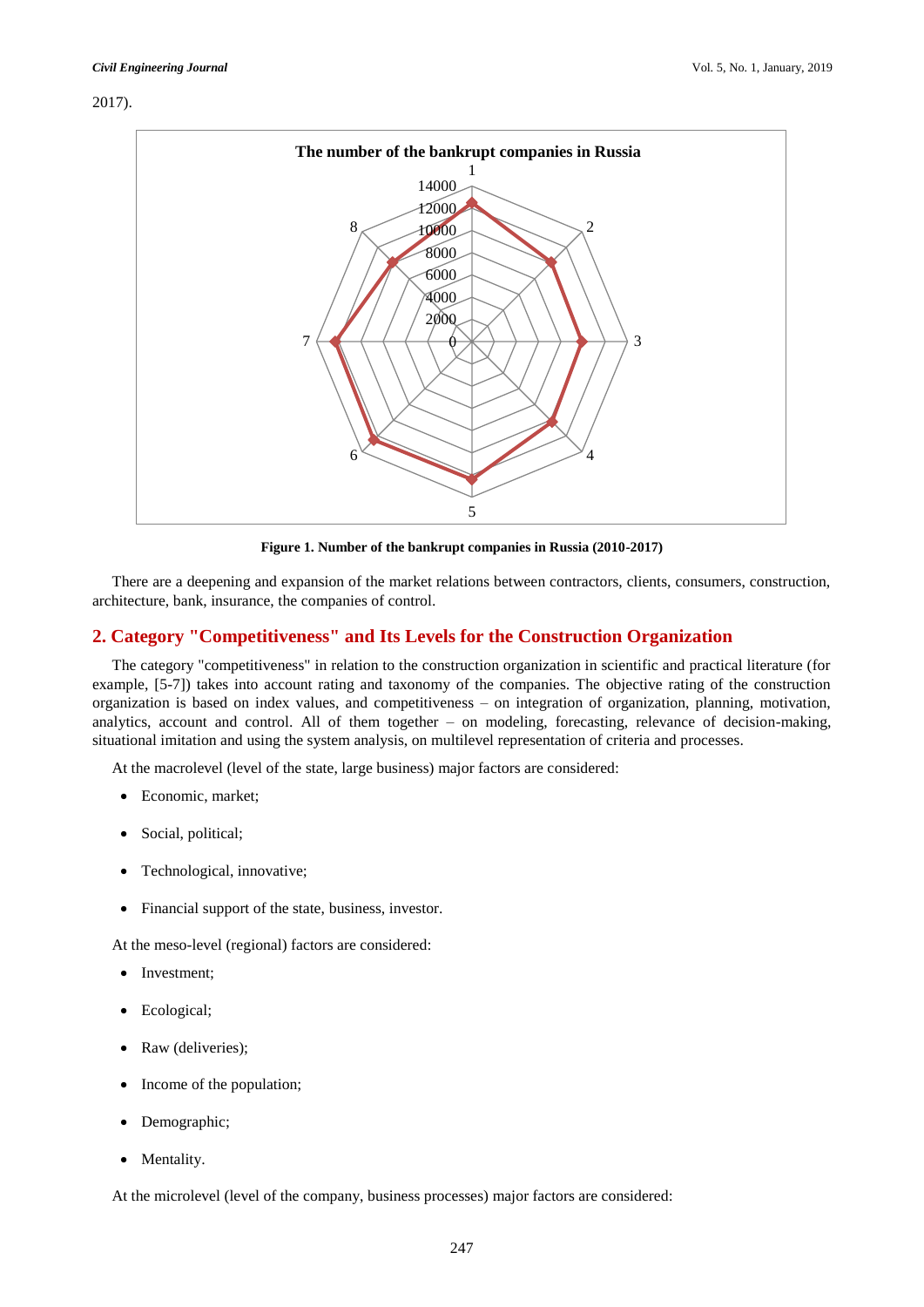- Pricing;
- Quality;
- Productivities;
- Organizational;
- Marketing;
- Crowd funding.

At identification of degree of a competitiveness of the company, its rating, the methodology which is based on modeling and the systems of decision-making [8, 9] is necessary.

Management in construction business is insufficiently systemically the studied process. Situational modeling in construction is used also insufficiently, adaptive infrastructure is undeveloped. In the conditions of transition to digital technologies of design and construction it slows down development of the company. To become competitive, the construction company has to address innovations, SMART-technologies, models of processes. Therefore in work the economic and mathematical model of competitiveness of the construction organization is constructed and investigated. The adaptive identification algorithm is also developed. Three levels of the analysis of construction business consider: macrolevel, mesolevel and microlevel.

New classification of the companies their competitiveness is offered.

### **3. Problem of diagnostics of Construction Company Competitiveness and Methods of Formation of Rating Groups**

For diagnostics of competitiveness of construction company, it is necessary to use the evolutionary criteria, which are coordinated with the principles specified in [10]:

- Relevance (compliance to the purposes, resources, laws of development and functioning of a system);
- Reliability and stability (ability to function with the set characteristics, parameters during the set time period, without deviating from a trajectory of development or returning to it quickly enough);
- Integrativeness (ability of accounting of joint influence on separate factors, system parameters);
- Autonomy (each factor, parameter is considered individually, irrespective of others);
- Flexibility (ability to dynamically reflect communications with an environment at each stage of development of a system);
- Sensitivity (ability to react dynamically to admissible changes of factors, parameters in allowable limits of a response of a system);
- Dynamism and efficiency (ability to change a trajectory of development of a system in dynamics);
- Efficiency (ability to result in results, decisions at limited resources, admissible expenses).

Diagnostics of competitiveness can to classify on various groups and categories of construction companies. For example, by volume of contract works:

- Group A is amount of works at the level from  $0.9V 1.0V$  where V the greatest possible volume (in natural or cost indexes);
- Group  $B from 0.8 V to 0.9 V$ ;
- Group  $C$  from 0.7 V to 0.8 V;
- Group  $D$  from 0.6V to 0.7 of V;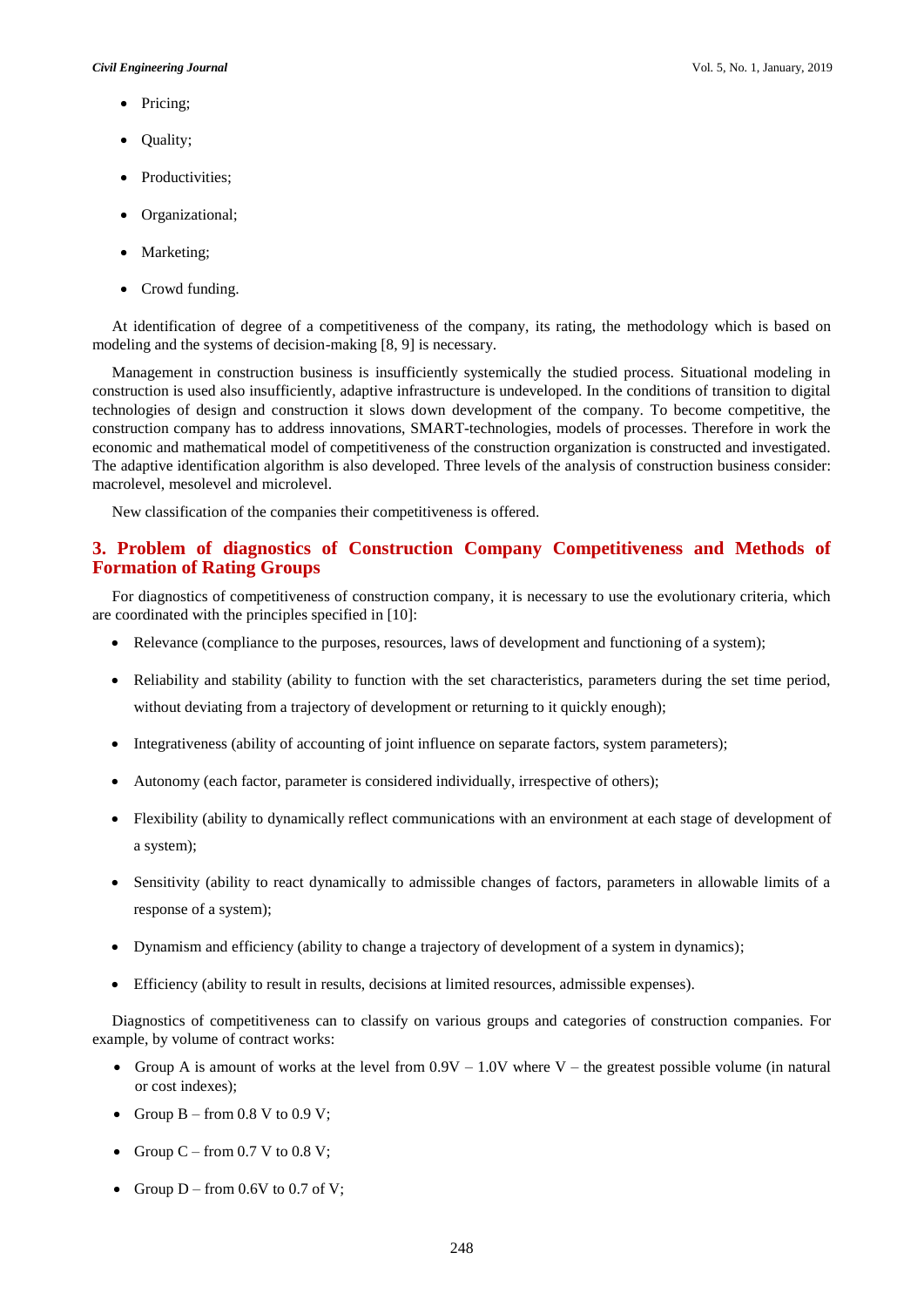- Group  $E -$  from 0.5 V to 0.6 V;
- Group  $F -$  from 0.4 V to 0.5 V;
- Group G from  $0.3$  V to  $0.4$  V;
- Group  $H -$  from 0.2 V to 0.3 V;
- Group I from 0.1 V to 0.2 V;
- Group  $J$  from 0.0 V to 0.1V.

Size V is set by experts or in statistical data of the construction organizations. Customers estimate construction company from the consumer's positions, but comparative analysis in construction it's impossible to full estimate.

# **4. Model, Method and Algorithm of Identification of Competitiveness of Construction Company**

At identification of competitiveness of construction company it's necessary to know deviations of indicators from reference values and also a proximity assessment measure. On such deviations it's possible to plan the actions increasing competitiveness of the company taking into account resource limitation of its activity.

It's possible to estimate competitiveness (competitiveness coefficient) in various ways:

- The number (volume) of the won tenders, we will carry to total number of participation (or in general competitive situations) [11];
- Integrally, using various groups of indicators (economic, technological, etc.) [12];
- Ratio of the average offer prices and domestic price of the enterprise [13];
- In percent of implementation of contractual obligations on construction terms (statistically) [14];
- Expert estimation, poll [15].

Every way have "minuses", for example, at the first method has no accounting of problems of the organizational plan, the second way has no accounting of availability of the prices, consumer demand of construction products and flexibility of financing.

The major factors affecting competitiveness of construction companies:

- Providing with own current assets;
- Profitability;
- Competence of management and experience, productivity of workers;
- Product cost;
- Profitability of production;
- Duration of design and construction;
- Quality and innovative saturation of building materials and construction;
- Capacities of production and professionalism of contractors;
- Solvency and stability.

All these factors can be grouped in classes (taxons) in components of evolutionary potential:

Activity durations in the market;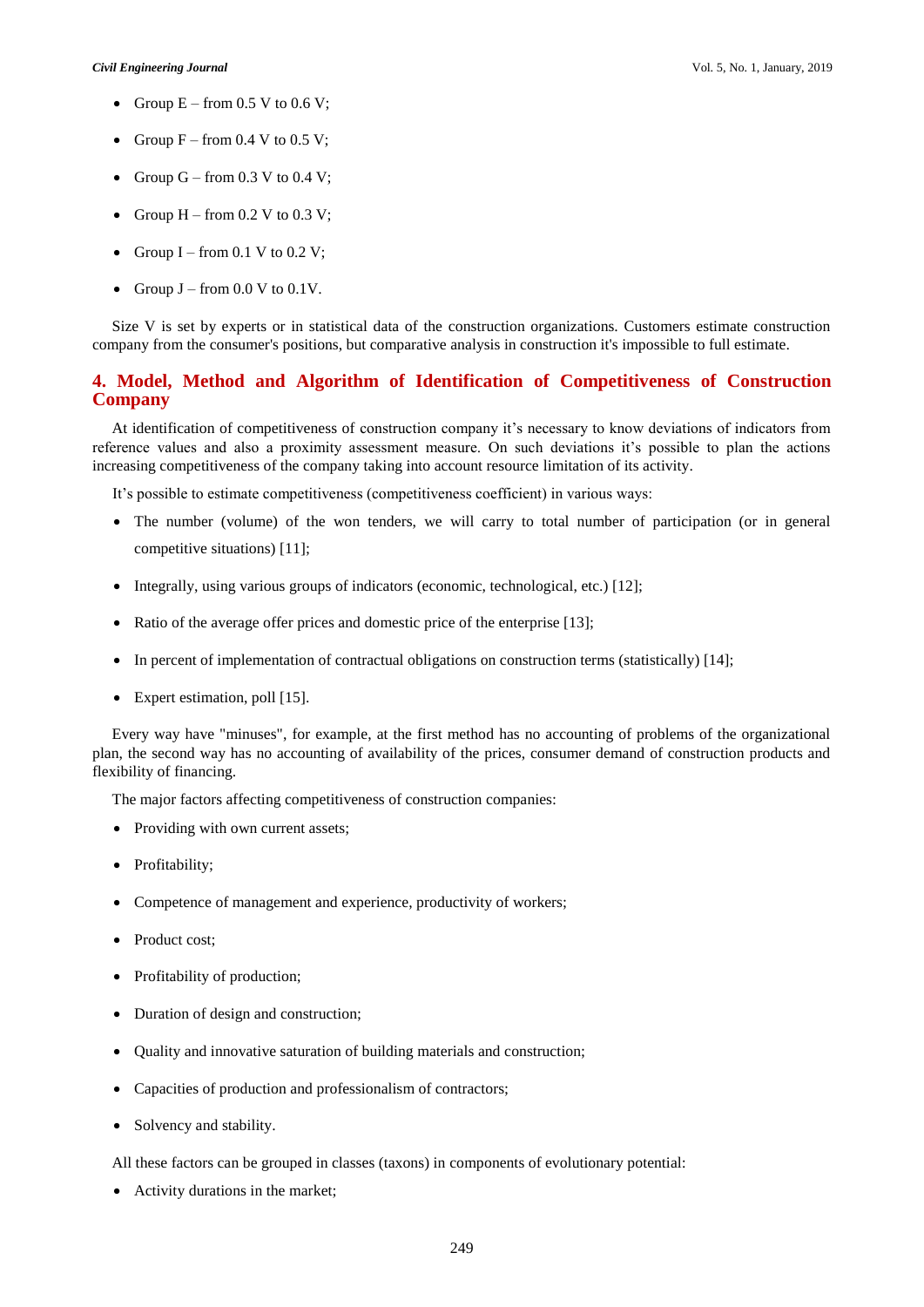#### *Civil Engineering Journal* Vol. 5, No. 1, January, 2019

- Financial (cost);
- Technological;
- Material (security);
- Stability (reliability);
- Profitability;
- Level of innovation;
- Investment;
- Advertising and marketing;
- Marketing;
- Anti-recessionary.

For each component, each class have the operating parameters, the set of indicators, standard values. For example, for a class investment – diversification of a portfolio, for financial – coefficients of security with own means, coverings, intensity, turnover of the advanced capital, profitability of equity, the profit relation to proceeds from sales of products, etc.

In the system analysis it is necessary to consider also a type of activity of the company (housing construction, production construction, etc.) and also features of the region, power (degree inequality of the company), distribution, concentration of the companies in the market [16, 17].

For example, the level of concentration of m of the company in the market (in the industry) may be identified the following procedures:

1) The Herfindalya index –

 $R_{H} = \sum_{i=1}^{m} a_{i}^{2}$ ,

Yielding reliable results if shares of the market small are unknown to the company  $a_i$ ,  $i = 1,2,...,m$ ;

2) Entropy (according to Shannon) the index –

 $R_{I} = \sum_{i=1}^{m} a_{i} I;$ 

3) Linearly - the uniform index, on shares in the market (in the industry of construction productions, services) –

 $R_L = \sum_{i=1}^m a_i$ .

It is difficult to solve problems of the forecast of sustainable development of the construction enterprise – the unstable price dynamics in the markets complicates assessment of resources, investment potential [18]. The institutional mechanism with the negatives creating the corresponding (negative) conditions of rates of development, especially in the short term influences also [19].

According to analysts, indicators of construction production in times of crisis are falling, in contrast to final consumption, that grow due to the rapid development of demand.

How to model, to predict, for example, the average annual rate of gain of construction production? The industry has to be guided by expected values of key parameters of development (demand, expenses, capital investments, etc.) [20]. The forecast in the conditions of credit risks, recession in the market, difficulties of external loans, etc. is especially important.

It will be required to develop and use relevant economic-mathematical models of sustainable development of the enterprises, algorithms of their identification. Models have to be flexible, adaptive, effectively are steady. At the same time, the construction company has to be considered as a stochastic system.

It is difficult to identify such model. The high-quality monitoring not always realized effectively is necessary. Especially, if model difficult. Therefore we consider the mathematical model considering only effective integrated parameters that are parameters of construction company without which it cannot function before achievement of an equilibrium, steady state.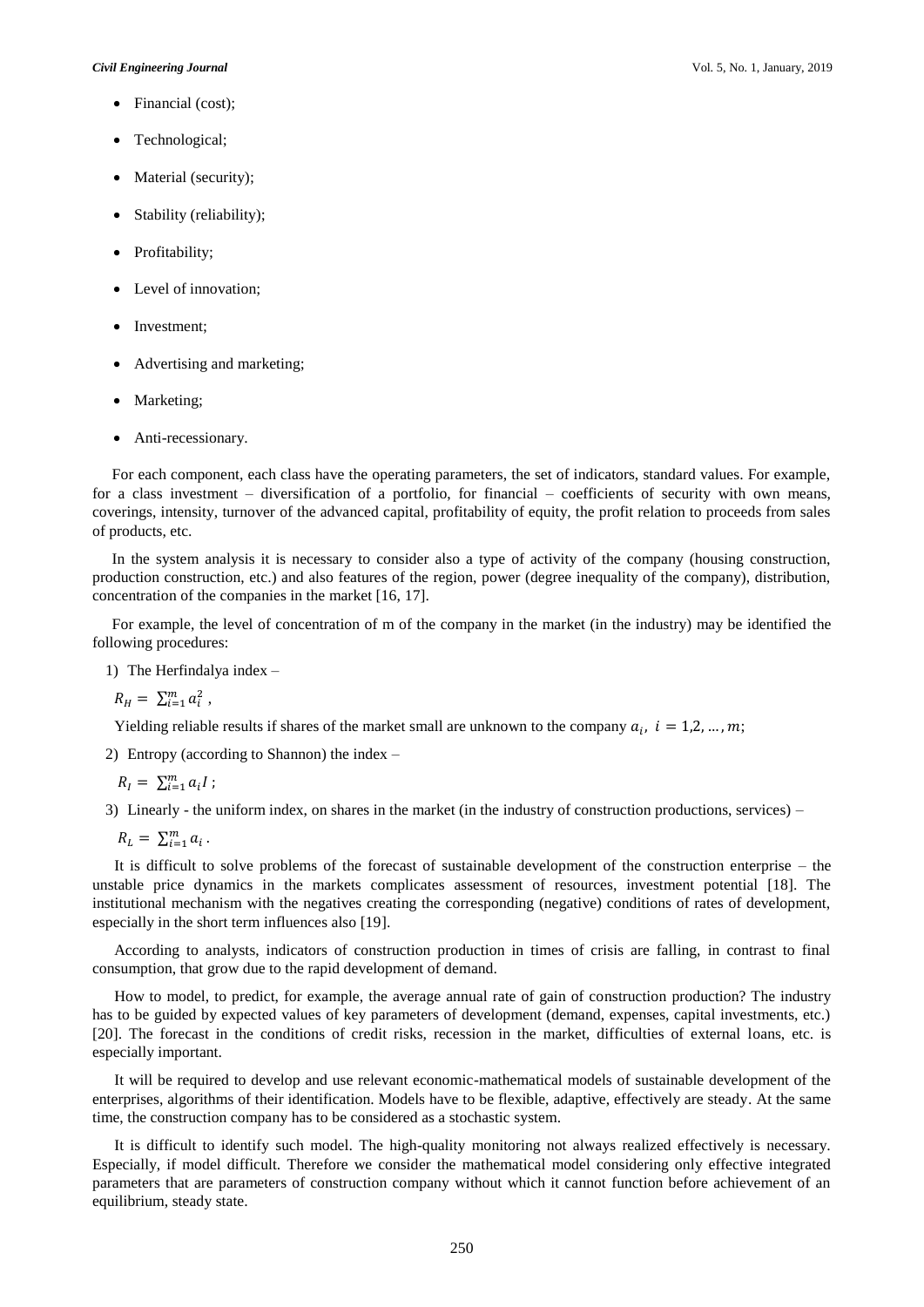The economic-mathematical model of sustainable development of the enterprise of a look (the generalized production function of type of Cobb-Douglas) is considered:

$$
x = \prod_{i=1}^{n} \left( \frac{x_i - x_i^{min}}{x_i^{opt} - x_i^{min}} \right)^{\alpha_i} \left( \frac{x_i^{max} - x_i}{x_i^{max} - x_i^{opt}} \right)^{-\alpha_i \frac{x_i^{max} - x_i^{opt}}{x_i^{opt} - x_i^{min}}},
$$
\n
$$
\tag{1}
$$

Where:

 $x - a$  vector of production factors of sustainable development of the company;

- $i$  number of a factor  $(i=1,2, ..., n)$ ;
- $n -$  is number of the considered factors;
- $x$  the resulting, integrated indicator of a production system;
- $\alpha_i$  importance of factor number *I*;

 $x_i^{max}$ ,  $x_i^{opt}$ ,  $x_i^{min}$ , respectively, the greatest, optimum and smallest *i*-values of a factor.

Parameters are defined on the basis of technological, financial and economic parameters of competitiveness of the enterprise on the period under review.

For example, in Equation 1,  $x_1, x_2, x_3$  – respectively, specific costs of production, realization and advertizing of products,  $x_4$  – is the ecological parameter,  $x_5$  – is the expenses of the electric power,  $x_6$  – is the logistic expenses,  $x_7$  – is the specific weight of conditional and constant expenses in the total value of expenses.

In particular, for  $x_7$  it is possible to consider conditionally  $x_7^{max}$ ,  $x_7^{opt}$ ,  $x_7^{min}$  respectively, 0.7, 0.5, 0.3.

Conditionally because they can significantly change depending on a research objective (a modeling hypothesis). We select optimum values by expert or mathematical methods.

It is important to identify parameters  $\alpha_i$  for the massif of experimental data as their values reflect the expected scenario of development of the construction enterprise.

For identification of these parameters we introduce the functional:

$$
f(\alpha) = \sum_{i=1}^{m} \left( \sum_{k=1}^{n} \alpha_i ln P_{ki} - ln \Delta x_i^2 \right)^2 \to min
$$
 (2)

Where:

 $\Delta$ 

$$
P_{ki} = \left(\frac{x_{ki} - x_k^{min}}{x_k^{opt} - x_k^{min}}\right) \left(\frac{x_k^{max} - x_{ki}}{x_k^{max} - x_k^{opt}}\right)^{-\alpha_i \frac{x_k^{max} - x_k^{opt}}{x_k^{opt} - x_k^{min}}}
$$

For minimization Equation 2 of  $f(\alpha)$  consider a normal system:

$$
\begin{cases}\n\frac{\partial f}{\partial \alpha_1} = 0, \\
\frac{\partial f}{\partial \alpha_2} = 0 \\
\vdots \\
\frac{\partial f}{\partial \alpha_n} = 0\n\end{cases} (3)
$$

This system Equation 3 after calculations will register in a look:

$$
\begin{cases}\n\sum_{i=1}^{m} (\ln P_{1i}(\alpha_1 \ln P_{1i} + \cdots \alpha_n P_{ni} - \ln \Delta x_i^2)) = 0 \\
\sum_{i=1}^{m} (\ln P_{2i}(\alpha_1 \ln P_{1i} + \cdots \alpha_n P_{ni} - \ln \Delta x_i^2)) = 0 \\
\vdots \\
\sum_{i=1}^{m} (\ln P_{ni}(\alpha_1 \ln P_{1i} + \cdots \alpha_n P_{ni} - \ln \Delta x_i^2)) = 0\n\end{cases}
$$
\n(3)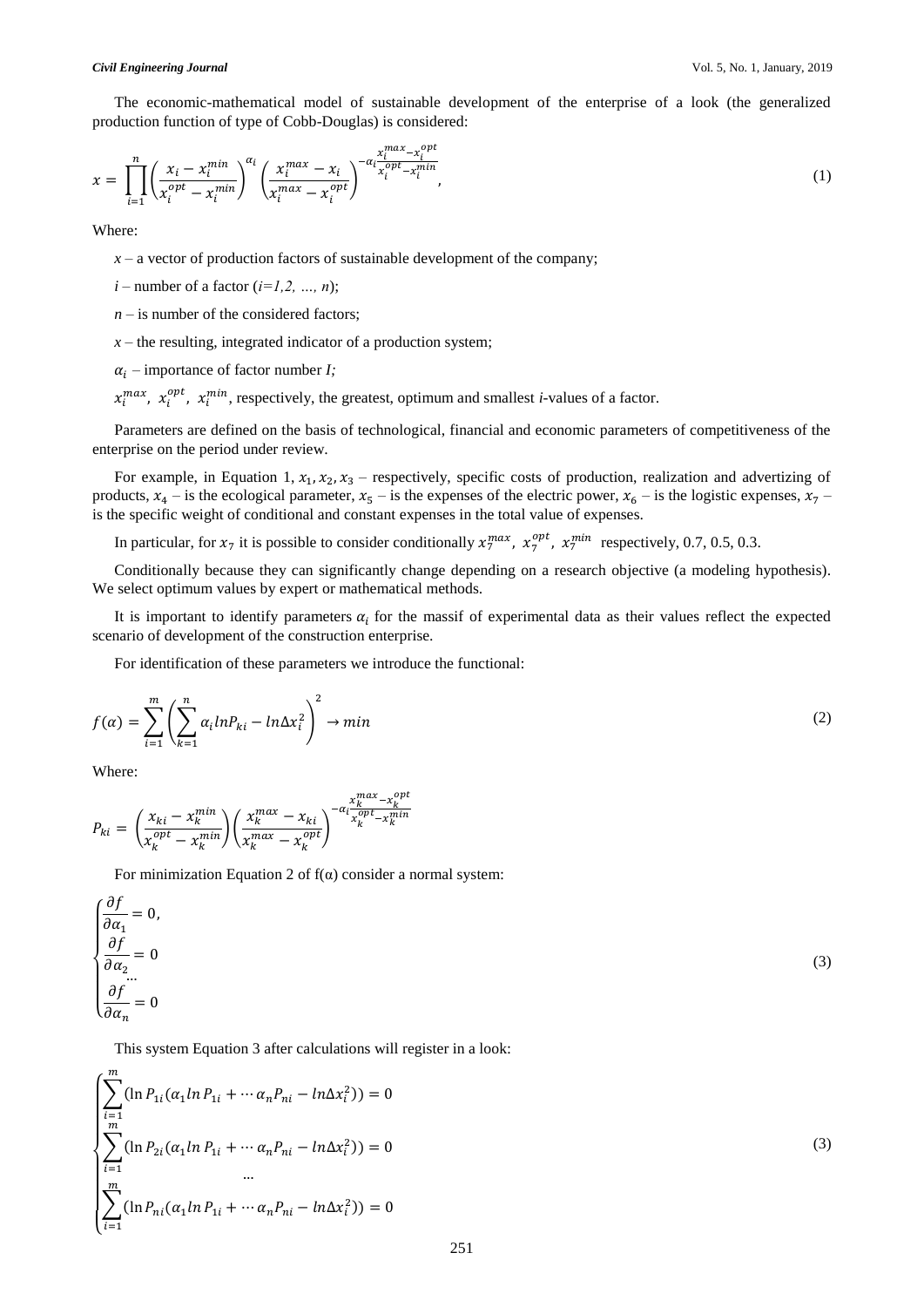Or

$$
\begin{cases}\n\alpha_1 \sum_{i=1}^m \ln P_{1i} \ln P_{1i} + \cdots + \alpha_n \sum_{i=1}^m \ln P_{1i} \ln P_{ni} = \sum_{i=1}^m \ln \Delta x_i^2 \ln P_{1i}, \\
\alpha_1 \sum_{i=1}^m \ln P_{2i} \ln P_{1i} + \cdots + \alpha_n \sum_{i=1}^m \ln P_{2i} \ln P_{ni} = \sum_{i=1}^m \ln \Delta x_i^2 \ln P_{2i}, \\
\vdots \\
\alpha_1 \sum_{i=1}^m \ln P_{ni} \ln P_{1i} + \cdots + \alpha_n \sum_{i=1}^m \ln P_{ni} \ln P_{ni} = \sum_{i=1}^m \ln \Delta x_i^2 \ln P_{ni}\n\end{cases}
$$

It follows that unknown parameters can be identified from this system of the algebraic equations.

We solve the received system Equation 4 of the algebraic equations, for example, by method of square roots [21] with use of the known mathematical package (MathCAD, MathLab, etc.).

After identification of model (parameters) it's possible to predict adaptation opportunities of the enterprise. For example, to predict the probability of bankruptcy of the enterprise. Dynamically adjusting, unlike the existing Altman models based on the financial analysis of economic activity of the enterprises [22].

The bankrupt company will demand improvement, restructuring of finance, debts, first of all, of receivables of the company.

Its values – the more evolutionary capacity and, therefore, competitiveness, stability of the construction enterprise are higher.

As a result of carrying out researches it's possible to draw a conclusion on need of continuation of researches, in particular, of testing of various models by the offered method, for example, based on indistinct sets and also creation of special models of a research of stability of construction company in the market [23].

#### **5. Results and Discussion**

For innovative development of construction, business process automation (especially, management and planning) difficult models are inefficient. Difficult, expensive monitoring is necessary for them. Therefore the offered flexible model and a simple algorithm of situational modeling in construction will be useful. Besides, they allow to determine the parameter of self-organization of a system which is important for assessment of evolutionary potential of a system.

Competitiveness assessment methods also evolve and are structured. They began to consider estimates of projects, the business processes, expected (predicted) results, technologies of realization and construction materials.

The model can be evolutionary. For example, it is possible to execute situational modeling, it's possible to consider a separate subsystem of decision-making on competitiveness of construction company, distribution of projects.

## **6. Conclusion**

The modern technologies which are actively introduced now in construction will allow to reduce cost of construction, to increase its profitability, to increase power and operational efficiency of constructions for implementation non-standard decisions.

The analysis of competitiveness of each company, each enterprise, clarification of their controllability (the operating influences) comes down to the analysis of the coefficients similar above given, in particular, linearly – the uniform index [24], on shares in the industry, in the market.

May be and implicitly, profitability is connected with increase in a share of the market, expansion of the segment. For example, getting rid of restriction of the activity with a market segment. Such fact is observed, in particular, at the state auction, tender competitions. Despite existence of demand in other segments of the market, for example, in this territory.

Applicants at the state auction have to be compared on rating positions, control systems, competitiveness. It allows to identify effective contractors though the purposes of the auction and creation of rating are various. To the auction financial stability is more attractive; power is more attractive to rating (volume indicators are more attractive).

In other words, the current state is more preferable predicted. The predicted has to be informative, allowing to classify the construction organizations for their competitiveness [25].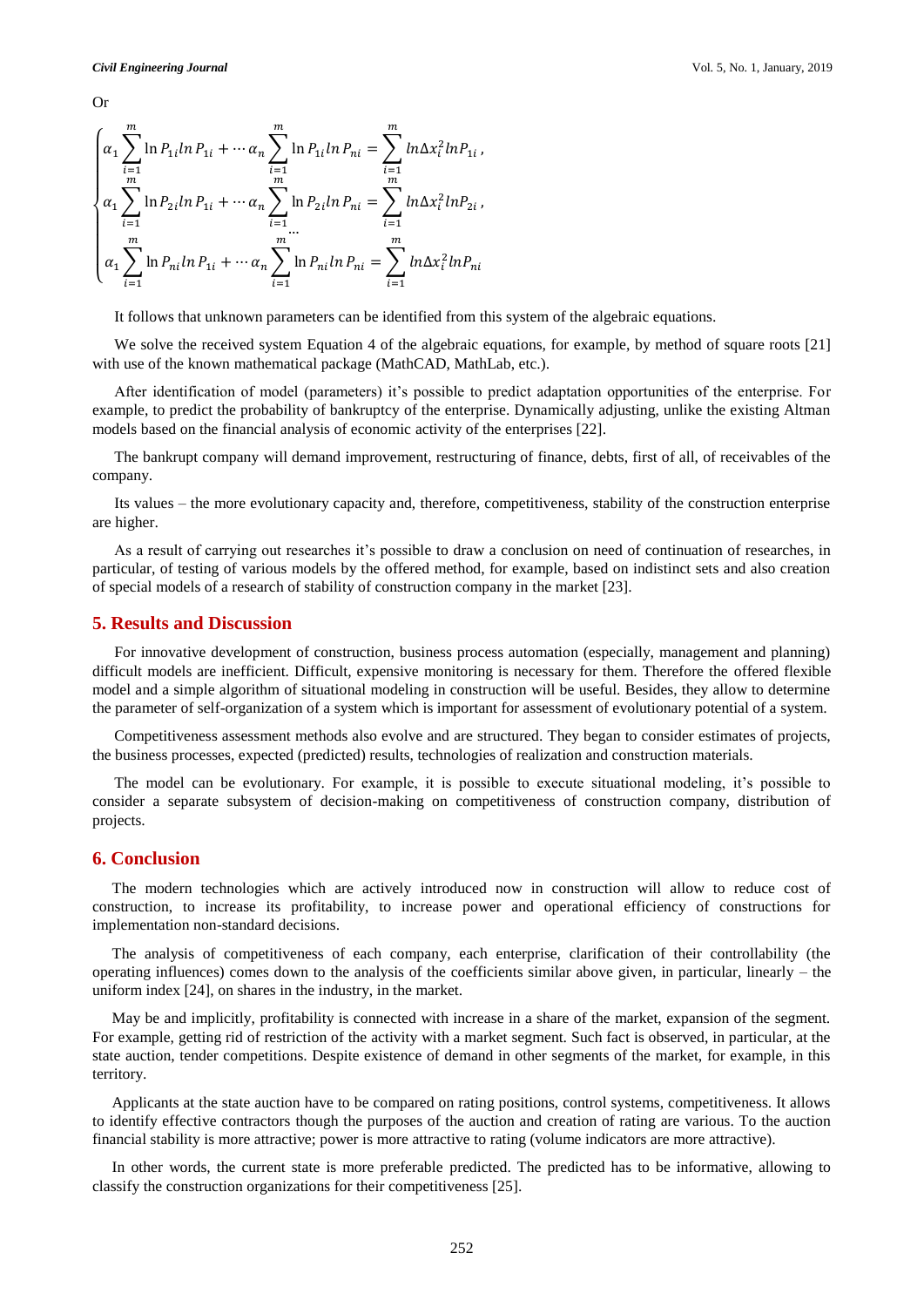The system analysis which is carried out in article and the constructed method of rating of the enterprises for competitiveness, also mathematical model and algorithm of its identification will allow to make it is adaptive, considering dynamic and stochastic changes of an environment.

#### **7. Conflicts of Interest**

The authors declare no conflict of interest.

#### **8. References**

[1] Strakhova A. S., Unezheva V. A. Innovative technologies in construction as a resource of economic development and a factor of modernization of economy of construction // The BGTU Bulletin. 2016. №6. -pp. 263-272. (in Russian)

[2] Romanenko, Elena Yu., and Sergey A. Ryabichenko. "Innovative Processes In Construction." Bulletin of the Moscow State Regional University (Economics) no. 2 (2018): 172–179. doi:10.18384/2310-6646-2018-2-172-179. (in Russian)

[3] Nurisra, Nurul Malahayati, and Mahmuddin. "The Main Factor Affecting the Competitiveness of Contractor Company." IOP Conference Series: Materials Science and Engineering 352 (May 2018): 012034. doi:10.1088/1757-899x/352/1/012034.

[4] Shipilov E.Yu. Features of determination of competitiveness of the construction enterprise//Problem of economy and management. Izhevsk, 2015. №8 (48), pp.34-37.

[5] Verstina N.G., Eleneva Yu.Ya. Ensuring competitiveness of the construction enterprise on the basis of cost approach and their restructuring//Economy of construction.-2004.-№3, p.27.

[6] George Ofori. Nature of the Construction Industry, Its Needs and Its Development: A Review of Four Decades of Research // Journal of Construction in Developing Countries, 20(2), 115–135, 2015.

[7] Li, Youlin. "Research on Construction Projects Cost Management." IOP Conference Series: Materials Science and Engineering 394 (August 7, 2018): 032057. doi:10.1088/1757-899x/394/3/032057.

[8] Glukhova L.V., Kaziev V.M., Kazieva B.V. System rules of financial control and management of innovative business processes of the enterprise // Bulletin of the Volga university of V.N. Tatishchev. 2018. T.2. No.1. p.118-126. (in Russian)

[9] Lapin G.N., Hamkhokov R.M. Reliability of production activity and competitiveness of construction companies / Under the editorship of V.M. Vasilyev. - M.: SPb.: LLC DIA Publishing House: 2000.-135 p.

[10] Afanasyev, Alexandr A., and Grigory Alexandrovich Afanasyev. "Modern Technologies of Low-Rise Construction." Scientific Journal "Academia. Architecture and Construction" no. 2 (June 28, 2018): 148–155. doi:10.22337/2077-9038-2018-2- 148-155. (in Russian)

[11] Nur Izzati Ab Rani, Syuhaida Ismail, Zainai Mohamed, Afifuddin Husairi Hussain and Kambiz Ghafourian (2018). Local contractors' awareness on competitiveness towards liberalisation and globalisation in the Malaysian construction industry. Journal of Construction in Developing Countries, 23(1): 21–42. doi:10.21315/jcdc2018.23.1.2.

[12] Vlasova G.A., Knyazeva N.V., Shindina T.A. Modern problems of a system of pricing when forming estimated cost in the territory of the Russian Federa0tion // The Siberian magazine of science and technologies. 2018. T.19, No. 1. P. 162-172. (in Russian)

[13] abu, Dr.Sudhakar, Sumesh Sudheer B. "Critical Success Factors Influencing Performance of Construction Projects." International Journal of Innovative Research in Science, Engineering and Technology 4, no. 5 (May 15, 2015): 3285–3292. doi:10.15680/ijirset.2015.0405048.

[14] Didkovskaya, Olga V., Olga A. Mamayeva, and Marina V. Ilyina. "Development of Cost Engineering System in Construction." Procedia Engineering 153 (2016): 131–135. doi:10.1016/j.proeng.2016.08.092.

[15] Pojani, Dorina, and Dominic Stead. "Sustainable Urban Transport in the Developing World: Beyond Megacities." Sustainability 7, no. 6 (June 17, 2015): 7784-7805. doi:10.3390/su7067784.

[16] Sherer F.M., Ross D. Structure of the branch markets. – M.: INFRA-M.-1997. – 278 p. (in Russian)

[17] Frazzon, Enzo Morosini, André Albrecht, Paula Andrea Hurtado, Lucas de Souza Silva, and Jürgen Pannek. "Hybrid Modelling Approach for the Scheduling and Control of Integrated Production and Logistic Processes Along Export Supply Chains." IFAC-PapersOnLine 48, no. 3 (2015): 1521–1526. doi:10.1016/j.ifacol.2015.06.302.

[18] Kuo Chuen, David LEE, Li Guo, and Yu Wang. " Cryptocurrency: A New Investment Opportunity?." The Journal of Alternative Investments 20, no. 3 (December 21, 2017): 16–40. doi:10.3905/jai.2018.20.3.016.

[19] Tetlock, P.C. Giving Content to Investor Sentiment: The Role of Media in the Stock Market, The Journal of Finance, Vol. 62, No. 3 (2007), pp. 1139-1168.

[20] Alekseeva, A.I., etc. Complex economic analysis of economic activity / A.I. Alekseeva, Yu.V. Vasilyev, A.V. Maleeva, L.I. Ushvitsky. – M.: Knorus, 2011. – 718 p. (in Russian)

[21] Zenkov A.V. Numerical methods: manual for SPO / A.V. Zenkov. – M.: Yurayt publishing house, 2018. – 122 p. (in Russian)

[22] Fedorova, G. V. The financial analysis of the enterprises at bankruptcy threat: studies, grant / G.V. Fedorova. – M.: INFRA-M, 2011. – 248 p. (in Russian)